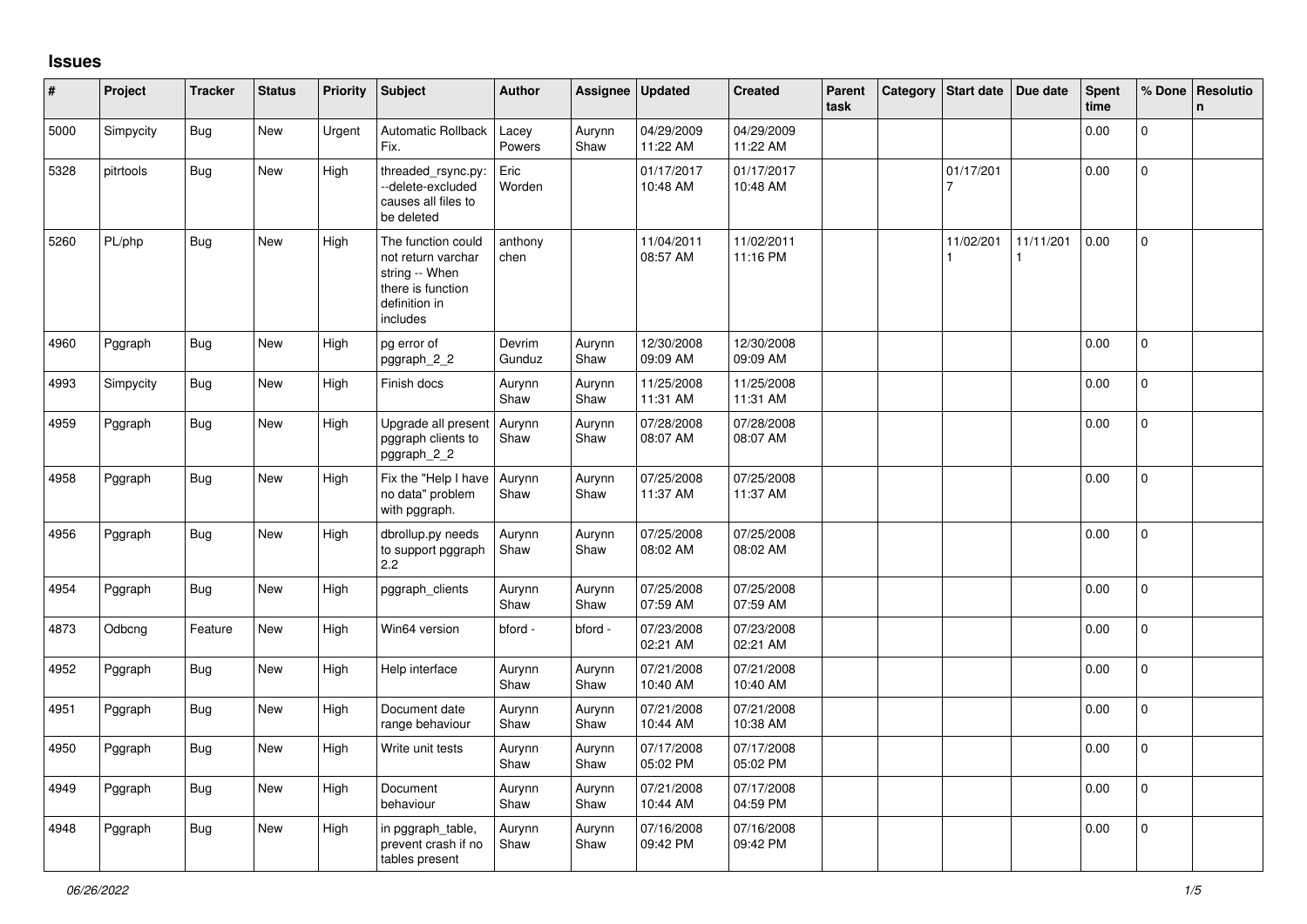| #    | Project             | <b>Tracker</b> | <b>Status</b>  | <b>Priority</b> | <b>Subject</b>                                                 | <b>Author</b>          | Assignee         | <b>Updated</b>         | <b>Created</b>         | Parent<br>task | Category | <b>Start date</b> | Due date  | <b>Spent</b><br>time | % Done         | Resolutio<br>$\mathsf{n}$ |
|------|---------------------|----------------|----------------|-----------------|----------------------------------------------------------------|------------------------|------------------|------------------------|------------------------|----------------|----------|-------------------|-----------|----------------------|----------------|---------------------------|
| 4947 | Pggraph             | <b>Bug</b>     | <b>New</b>     | High            | Do testing of data<br>arrays                                   | Aurynn<br>Shaw         | Aurynn<br>Shaw   | 07/16/2008<br>09:01 PM | 07/16/2008<br>09:01 PM |                |          |                   |           | 0.00                 | $\mathbf 0$    |                           |
| 4945 | Pggraph             | Bug            | <b>New</b>     | High            | Force all graphs to<br>abort if non-specific<br>data specified | Aurynn<br>Shaw         | Aurynn<br>Shaw   | 07/16/2008<br>10:14 PM | 07/15/2008<br>03:32 PM |                |          |                   |           | 0.00                 | 0              |                           |
| 4940 | Pggraph             | Bug            | <b>New</b>     | High            | Remove prefixes                                                | Aurynn<br>Shaw         | Aurynn<br>Shaw   | 07/14/2008<br>11:05 AM | 07/14/2008<br>11:05 AM |                |          |                   |           | 0.00                 | $\mathbf{0}$   |                           |
| 4937 | Pggraph             | Bug            | New            | High            | Modification of DB<br>Client code for date<br>ranges           | Aurynn<br>Shaw         | Aurynn<br>Shaw   | 07/16/2008<br>10:14 PM | 07/14/2008<br>10:45 AM |                |          |                   |           | 0.00                 | $\mathbf 0$    |                           |
| 4936 | Pggraph             | Bug            | <b>New</b>     | High            | Modify averaging<br>functions                                  | Aurynn<br>Shaw         | Aurynn<br>Shaw   | 07/14/2008<br>10:12 AM | 07/14/2008<br>10:11 AM |                |          |                   |           | 0.00                 | $\mathbf 0$    |                           |
| 4872 | Odbcng              | <b>Bug</b>     | New            | High            | ODBCng +<br><b>UNICODE</b>                                     | bford -                | bford -          | 04/24/2008<br>08:55 AM | 04/24/2008<br>08:55 AM |                |          |                   |           | 0.00                 | 0              |                           |
| 4868 | Odbcng              | Feature        | New            | High            | Test environment                                               | bford -                | bford -          | 11/28/2007<br>02:22 PM | 11/27/2007<br>08:48 PM |                |          |                   |           | 0.00                 | $\overline{0}$ |                           |
| 4866 | Odbcng              | Feature        | New            | High            | please post test<br>cases                                      | bford -                | bford -          | 11/16/2007<br>08:21 PM | 11/16/2007<br>08:21 PM |                |          |                   |           | 0.00                 | $\mathbf 0$    |                           |
| 4901 | Pggraph             | Feature        | New            | High            | pggraph_table<br>doesn't list tables                           | bford -                | Aurynn<br>Shaw   | 12/30/2008<br>01:56 PM | 12/29/2006<br>05:18 PM |                |          |                   |           | 0.00                 | $\overline{0}$ |                           |
| 5350 | PL/php              | Bug            | <b>New</b>     | Normal          | Fwd: Telcel red                                                | briana26c -            |                  | 11/09/2018<br>09:47 PM | 11/09/2018<br>09:47 PM |                |          |                   |           | 0.00                 | $\Omega$       |                           |
| 5349 | PL/php              | Bug            | New            | Normal          | Telcel red                                                     | briana26c -            |                  | 11/04/2018<br>11:06 AM | 11/04/2018<br>11:06 AM |                |          |                   |           | 0.00                 | $\mathbf 0$    |                           |
| 5345 | postgres fdw        | Bug            | New            | Normal          | Follow-up                                                      | Karen<br>Edwards       |                  | 11/28/2017<br>03:16 PM | 11/28/2017<br>03:16 PM |                |          |                   |           | 0.00                 | 0              |                           |
| 5340 | postgresgl-sn<br>ap | Task           | New            | Normal          | Change package<br>name                                         | Ivan<br>Lezhnjov       | Ivan<br>Lezhnjov | 08/02/2017<br>11:44 PM | 08/02/2017<br>11:44 PM |                |          | 08/02/201         | 08/04/201 | 0.00                 | $\mathbf{0}$   |                           |
| 5339 | postgresql-sn<br>ap | Task           | <b>New</b>     | Normal          | Explore tracks<br>feature                                      | Ivan<br>Lezhnjov       | Ivan<br>Lezhnjov | 06/09/2017<br>03:47 AM | 06/09/2017<br>03:47 AM |                |          | 06/09/201         | 06/16/201 | 0.00                 | $\Omega$       |                           |
| 5331 | postgresgl-sn<br>ap | Bug            | New            | Normal          | PgBackRest                                                     | Joshua<br><b>Drake</b> |                  | 02/10/2017<br>09:56 AM | 02/10/2017<br>09:56 AM |                |          |                   |           | 0.00                 | $\mathbf 0$    |                           |
| 5327 | postgresql-sn<br>ap | Feature        | In<br>Progress | Normal          | New snap<br>packages to be<br>created                          | Joshua<br>Drake        | Ivan<br>Lezhnjov | 12/13/2016<br>08:36 AM | 12/09/2016<br>07:11 AM |                |          | 12/09/201<br>6    |           | 0.00                 | 40             |                           |
| 5326 | postgres fdw        | Bug            | New            | Normal          | Ubuntu Users<br>Email List                                     | Melony<br>Scheid       |                  | 11/15/2016<br>07:03 AM | 11/15/2016<br>07:03 AM |                |          |                   |           | 0.00                 | $\mathbf 0$    |                           |
| 5321 | postgresgl-sn<br>ap | Task           | New            | Normal          | Make postgres a<br>systemd daemon                              | Ivan<br>Lezhnjov       |                  | 10/28/2016<br>06:34 AM | 10/28/2016<br>06:34 AM |                |          | 10/28/201<br>6    |           | 0.00                 | $\overline{0}$ |                           |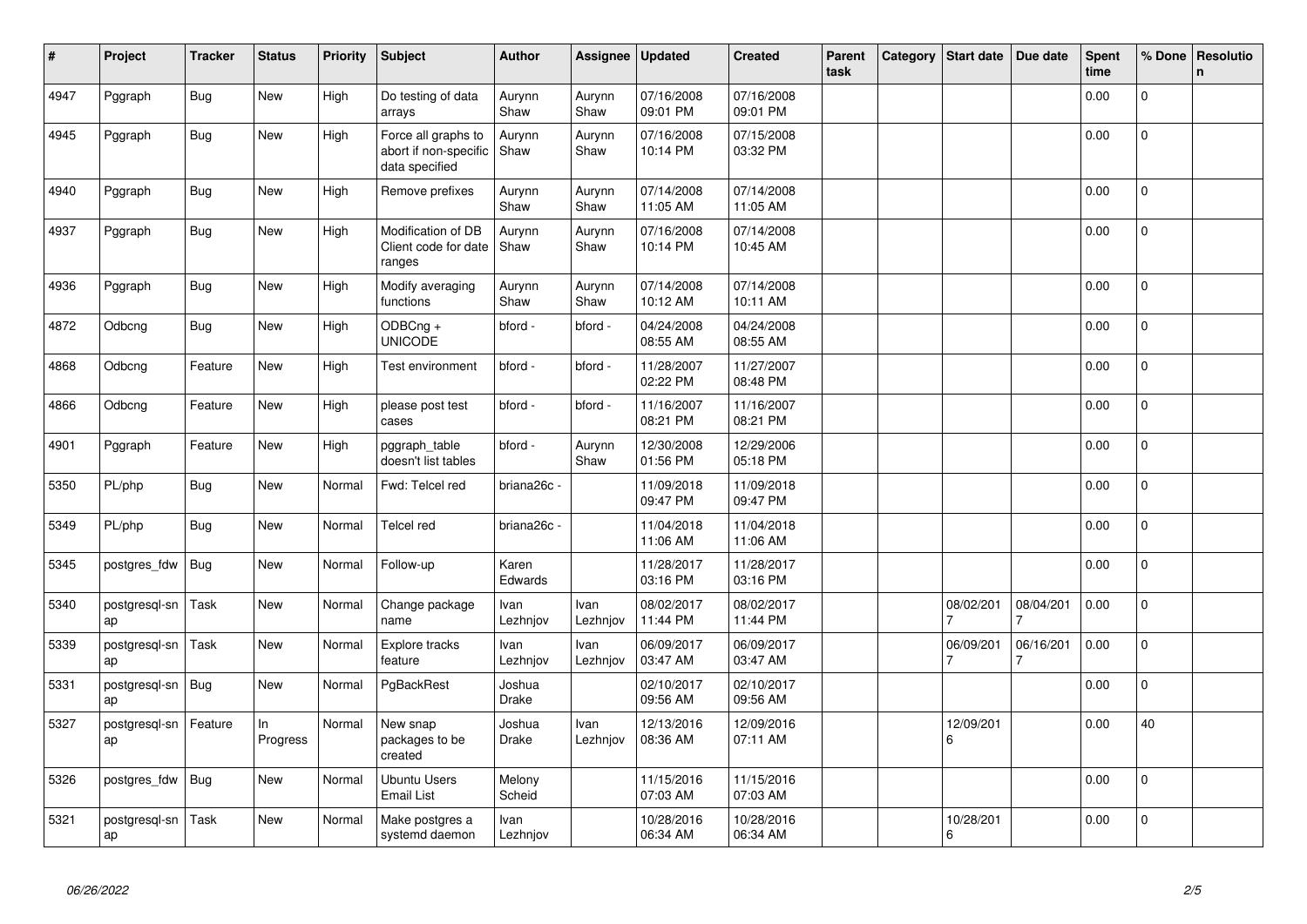| #    | Project      | <b>Tracker</b> | <b>Status</b>     | <b>Priority</b> | <b>Subject</b>                                                    | <b>Author</b>             | Assignee          | <b>Updated</b>         | <b>Created</b>         | Parent<br>task | Category | <b>Start date</b>           | Due date       | <b>Spent</b><br>time | % Done         | Resolutio<br>n |
|------|--------------|----------------|-------------------|-----------------|-------------------------------------------------------------------|---------------------------|-------------------|------------------------|------------------------|----------------|----------|-----------------------------|----------------|----------------------|----------------|----------------|
| 5318 | postgres_fdw | <b>Bug</b>     | New               | Normal          | C-Level, VP-Level,<br>Directors and<br>Manager Contacts           | <b>Tatum Lau</b>          |                   | 06/08/2016<br>07:52 AM | 06/08/2016<br>07:52 AM |                |          |                             |                | 0.00                 | $\mathsf 0$    |                |
| 5317 | postgres_fdw | <b>Bug</b>     | New               | Normal          | Jonie Bittenbender                                                | Jonie<br>Bittenbende      |                   | 01/26/2016<br>10:56 PM | 01/26/2016<br>10:56 PM |                |          |                             |                | 0.00                 | $\mathbf 0$    |                |
| 5316 | postgres_fdw | <b>Bug</b>     | New               | Normal          | (no subject)                                                      | Julieta<br>Clubb          |                   | 01/18/2016<br>04:11 AM | 01/18/2016<br>04:11 AM |                |          |                             |                | 0.00                 | $\mathbf{0}$   |                |
| 5315 | pitrtools    | Feature        | New               | Normal          | cmd_standby: Data<br>Directory vs.<br>Configuration<br>Directory? | Michael<br>Vitale         | Michael<br>Vitale | 05/14/2015<br>03:57 PM | 05/14/2015<br>03:57 PM |                |          | 05/14/201<br>5              |                | 0.00                 | $\mathbf 0$    |                |
| 5312 | postgres_fdw | <b>Bug</b>     | New               | Normal          | AutoDesk Users                                                    | Kina<br>Lawrence          |                   | 03/09/2015<br>07:36 AM | 03/09/2015<br>07:36 AM |                |          |                             |                | 0.00                 | $\mathbf 0$    |                |
| 5306 | pitrtools    | Feature        | Feedback   Normal |                 | Reimplementation<br>of queue                                      | Joshua A.<br><b>Drake</b> | Joshua<br>Drake   | 11/13/2014<br>10:12 AM | 05/13/2014<br>12:58 PM |                |          | 05/13/201                   |                | 0.00                 | $\mathbf 0$    |                |
| 5303 | postgres_fdw | <b>Bug</b>     | New               | Normal          | [SPAM] Good<br>shoes good prices                                  | Alvherre -                |                   | 05/11/2014<br>09:24 AM | 05/11/2014<br>09:24 AM |                |          |                             |                | 0.00                 | $\mathbf 0$    |                |
| 5301 | postgres_fdw | <b>Bug</b>     | New               | Normal          | My husband loves<br>Jacob & Co                                    | Postgres<br>fdw           |                   | 05/08/2014<br>03:17 AM | 05/08/2014<br>03:17 AM |                |          |                             |                | 0.00                 | 0              |                |
| 5292 | postgres_fdw | <b>Bug</b>     | New               | Normal          | [SPAM] Good<br>shoes good prices                                  | Ladyregina                |                   | 04/11/2014<br>02:06 PM | 04/11/2014<br>02:06 PM |                |          |                             |                | 0.00                 | $\mathbf 0$    |                |
| 5291 | postgres_fdw | Bug            | New               | Normal          | Great watches at<br>cut-prices                                    | Jkawasaki -               |                   | 04/11/2014<br>07:30 AM | 04/11/2014<br>07:30 AM |                |          |                             |                | 0.00                 | $\mathbf 0$    |                |
| 5265 | pitrtools    | Feature        | New               | Normal          | Avoid the need to<br>manually edit<br>postgresql.conf<br>files    | Alexey<br>Klyukin         | Alexey<br>Klyukin | 05/22/2013<br>05:40 AM | 09/17/2012<br>04:13 AM |                |          | 09/17/201<br>2              | 09/30/201<br>2 | 0.00                 | $\mathbf 0$    |                |
| 5263 | pitrtools    | Discussio<br>n | New               | Normal          | PITRTools ini<br>configuration files<br>are too complex           | Alexey<br>Klyukin         | Alexey<br>Klyukin | 05/22/2013<br>05:41 AM | 09/17/2012<br>04:03 AM |                |          | 09/17/201<br>$\overline{c}$ | 09/30/201<br>2 | 0.00                 | $\mathbf{0}$   |                |
| 5259 | PL/php       | Feature        | New               | Normal          | Add support for<br>anonymous DO<br>blocks.                        | Alexey<br>Klyukin         |                   | 05/27/2011<br>05:52 AM | 05/27/2011<br>05:52 AM |                |          | 05/27/201                   |                | 0.00                 | $\mathbf 0$    |                |
| 5258 | PL/php       | <b>Bug</b>     | New               | Normal          | Get rid of the<br>trusted PL/PHP                                  | Alexey<br>Klyukin         |                   | 05/27/2011<br>05:43 AM | 05/27/2011<br>05:43 AM |                |          | 05/27/201                   |                | $0.00\,$             | 0              |                |
| 5257 | postgres.js  | Support        | New               | Normal          | method to catch<br>error on<br>connection?                        | Rick<br>Harding           |                   | 05/26/2011<br>09:15 AM | 05/26/2011<br>09:15 AM |                |          | 05/26/201                   |                | 0.00                 | $\overline{0}$ |                |
| 5256 | PL/php       | Discussio<br>n | New               | Normal          | Creating a PL/php<br>distribution                                 | Joshua<br>Drake           |                   | 05/26/2011<br>01:44 PM | 05/21/2011<br>06:36 PM |                |          | 05/21/201                   |                | 0.00                 | $\overline{0}$ |                |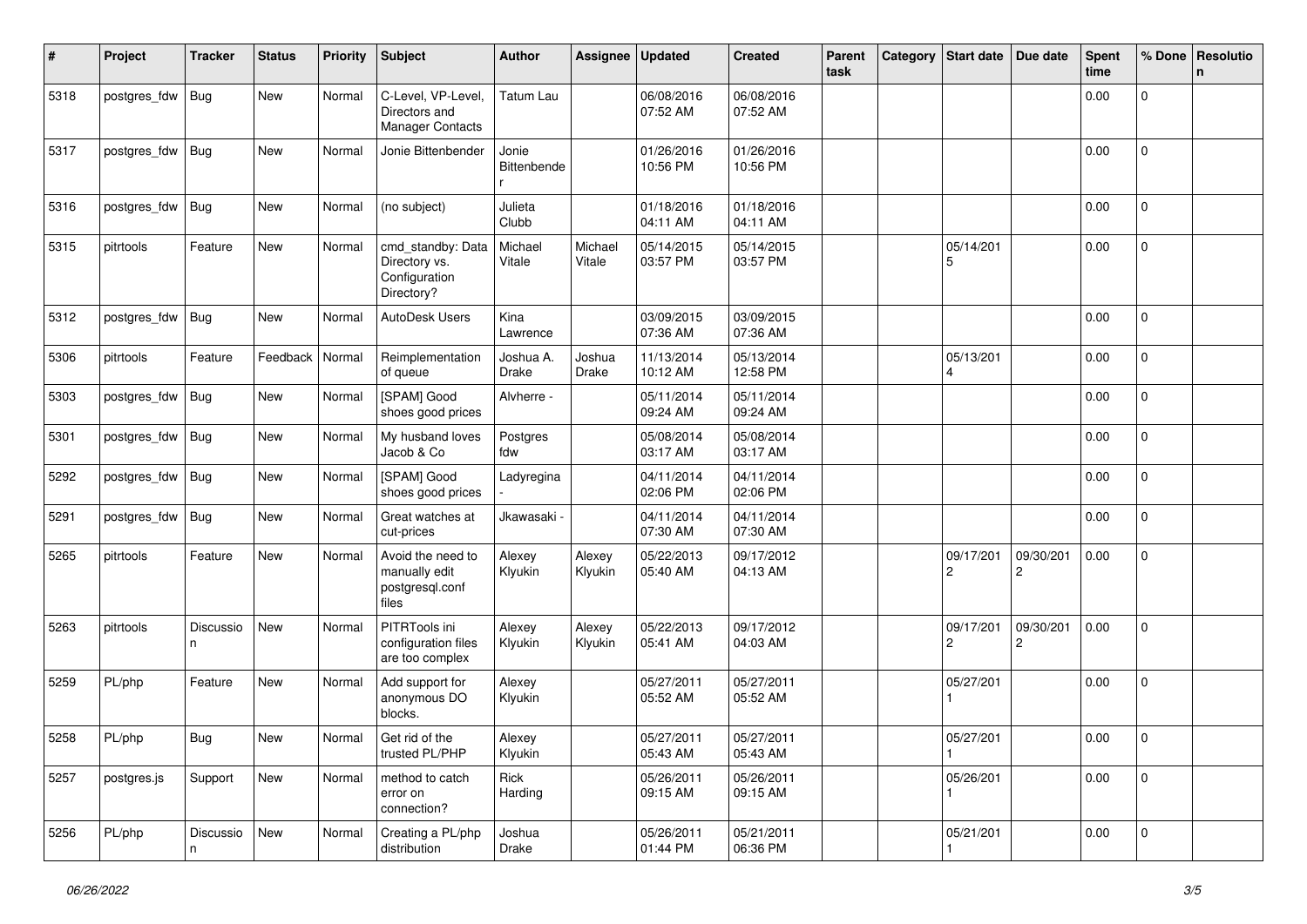| #    | Project | <b>Tracker</b> | <b>Status</b>   | Priority | Subject                                                | <b>Author</b>                   | Assignee          | <b>Updated</b>         | <b>Created</b>         | Parent<br>task | Category | <b>Start date</b>     | Due date  | <b>Spent</b><br>time | % Done         | Resolutio<br>$\mathsf{n}$ |
|------|---------|----------------|-----------------|----------|--------------------------------------------------------|---------------------------------|-------------------|------------------------|------------------------|----------------|----------|-----------------------|-----------|----------------------|----------------|---------------------------|
| 5255 | PL/php  | <b>Bug</b>     | New             | Normal   | support<br><b>TRUNCATE</b><br>triggers                 | Álvaro<br>Herrera               |                   | 05/21/2011<br>04:29 PM | 05/21/2011<br>04:29 PM |                |          | 05/21/201             |           | 0.00                 | 0              |                           |
| 5236 | PL/php  | Feature        | New             | Normal   | pg_raise to PHP<br>Object                              | Moisés P.<br>Sena               |                   | 07/29/2010<br>11:08 AM | 07/29/2010<br>11:07 AM |                |          | 07/29/201<br>$\Omega$ |           | 0.00                 | $\Omega$       |                           |
| 5235 | PL/php  | Feature        | <b>New</b>      | Normal   | SPI Object and not<br>function                         | Moisés P.<br>Sena               |                   | 07/29/2010<br>10:48 AM | 07/29/2010<br>10:48 AM |                |          | 07/29/201<br>$\Omega$ |           | 0.00                 | $\mathbf 0$    |                           |
| 5225 | PL/php  | Bug            | <b>New</b>      | Normal   | Unable to build<br>PL/php on OS X<br>(PHP 5.3)         | Alexey<br>Klyukin               | Alexey<br>Klyukin | 05/27/2011<br>05:05 AM | 06/29/2010<br>05:25 AM |                |          | 06/29/201<br>$\Omega$ |           | 0.00                 | 0              |                           |
| 4933 | Pggraph | Feature        | New             | Normal   | Feature requests,<br>pggraph                           | Aurynn<br>Shaw                  | Aurynn<br>Shaw    | 03/12/2008<br>12:44 PM | 03/12/2008<br>12:44 PM |                |          |                       |           | 0.00                 | $\pmb{0}$      |                           |
| 4932 | Pggraph | Feature        | New             | Normal   | Have pggraph<br>directly access Wiki Shaw<br>passwords | Aurynn                          | Aurynn<br>Shaw    | 12/31/2007<br>10:28 AM | 12/31/2007<br>10:28 AM |                |          |                       |           | 0.00                 | $\overline{0}$ |                           |
| 4931 | Pggraph | Feature        | <b>New</b>      | Normal   | Develop a nagios<br>plugin for pggraph<br>checks       | Devrim<br>Gunduz                | Aurynn<br>Shaw    | 12/18/2007<br>07:24 PM | 12/18/2007<br>07:24 PM |                |          |                       |           | 0.00                 | $\mathbf{0}$   |                           |
| 4926 | Pggraph | Feature        | New             | Normal   | insert/update/delete                                   | l bford -                       | Aurynn<br>Shaw    | 12/26/2007<br>12:26 PM | 08/20/2007<br>04:15 PM |                |          |                       |           | 0.00                 | $\mathbf 0$    |                           |
| 4925 | Pggraph | Feature        | New             | Normal   | Allow graphing<br>specific intervals                   | Darcy<br>Buskermole<br>n        | Aurynn<br>Shaw    | 10/16/2007<br>10:28 AM | 07/03/2007<br>08:28 AM |                |          |                       |           | 0.00                 | 0              |                           |
| 4915 | Pggraph | Feature        | In<br>Progress  | Normal   | insert_time should<br>be timestamptz                   | Darcy<br>Buskermole<br>n        | Aurynn<br>Shaw    | 10/16/2007<br>09:45 AM | 03/21/2007<br>06:35 AM |                |          |                       |           | 0.00                 | $\mathbf 0$    |                           |
| 4914 | Pggraph | Feature        | In<br>Progress  | Normal   | customer feedback                                      | bford -                         | Aurynn<br>Shaw    | 08/20/2007<br>02:37 PM | 03/19/2007<br>08:54 PM |                |          |                       |           | 0.00                 | $\mathbf{0}$   |                           |
| 4908 | Pggraph | Feature        | ln.<br>Progress | Normal   | Table statistics<br>tablename                          | bford -                         | Aurynn<br>Shaw    | 08/20/2007<br>02:35 PM | 01/07/2007<br>07:26 PM |                |          |                       |           | 0.00                 | 0              |                           |
| 4890 | Pggraph | Feature        | In<br>Progress  | Normal   | new report(s)                                          | Darcy<br><b>Buskermole</b><br>n | Aurynn<br>Shaw    | 10/16/2007<br>10:20 AM | 09/25/2006<br>10:36 PM |                |          |                       |           | 0.00                 | $\Omega$       |                           |
| 4984 | PL/php  | Feature        | ln.<br>Progress | Normal   | Composite Type<br>Argument as table                    | bford -                         |                   | 05/21/2011<br>04:50 PM | 12/15/2005<br>03:38 AM |                |          |                       |           | 0.00                 | $\mathbf{0}$   |                           |
| 4979 | PL/php  | Feature        | ln.<br>Progress | Normal   | Add support for<br><b>IN/OUT</b> parameters            | Álvaro<br>Herrera               | Alexey<br>Klyukin | 09/14/2011<br>11:21 AM | 12/05/2005<br>07:37 AM |                |          |                       | 09/13/201 | 0.00                 | $\Omega$       |                           |
| 4972 | PL/php  | <b>Bug</b>     | In<br>Progress  | Normal   | array $PHP \lt\gt P$ g<br>conversion is<br>broken      | Álvaro<br>Herrera               |                   | 05/21/2011<br>04:50 PM | 11/23/2005<br>11:48 AM |                |          |                       |           | 0.00                 | $\overline{0}$ |                           |